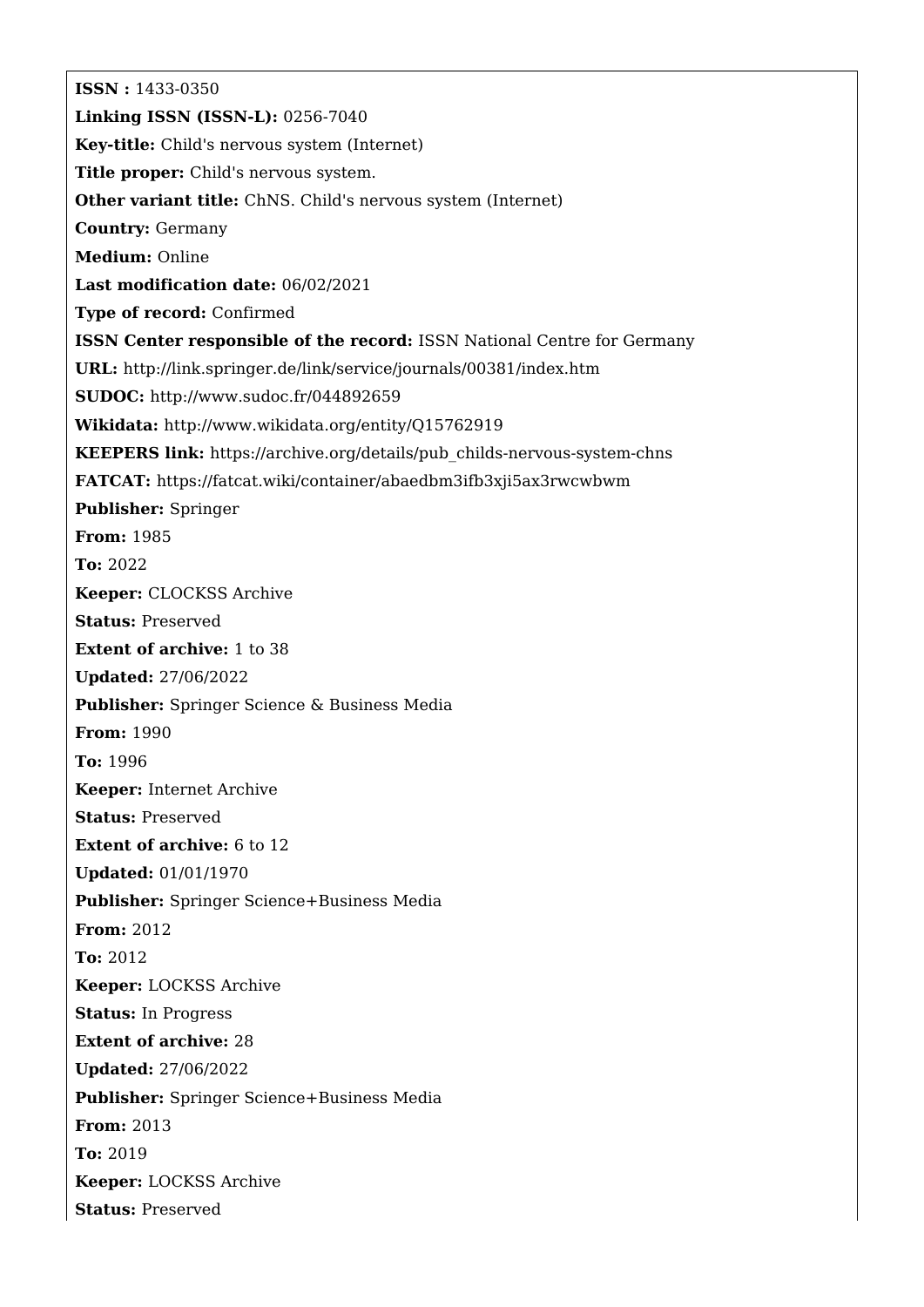## **Extent of archive:** 29 to 35

**Updated:** 27/06/2022

**Publisher:** Springer customer Service Center GmbH

**From:** 1997

**To:** 2020

**Keeper:** National Digital Preservation Program, China

**Status:** Preserved

**Extent of archive:** Preserved : 2 (1 to 8, 11); 3 (1 to 9, 12); 13 (1 to 8, 11); 14 (1, 3, 4, 6 to 9, 11, 12); 15 (1, 2, 4 to 6, 8, 9, 11); 16 (1 to 9, 12); 17 (1, 3, 4, 6 to 9, 11, 12); 18 (1, 3, 5, 6, 8, 9, 11, 12); 19 (1 to 5, 7, 9, 12); 21 (1 to 8, 11, 12); 22 (1 to 9, 11, 12); 23 (1 to 9, 11, 12); 24 (1 to 9, 11, 12); 25 (1 to 9, 11, 12); 26 (1 to 9, 11, 12); 27 (1 to 9, 11, 12); 28 (1 to 9, 11, 12); 29 (1 to 9, 11, 12); 31 (1, 2, 4 to 9, 11, 12); 32 (1 to 4, 6 to 9, 11, 12); 33 (1 to 9, 11, 12); 34 (1 to 9, 11, 12); 35 (1 to 9, 11, 12); 36 (1 to 9, 11, 12)

**Updated:** 12/04/2022

**Publisher:** Springer

**From:** 1997

**To:** 2019

**Keeper:** National Library of the Netherlands

**Status:** Preserved

**Extent of archive:** Preserved : 13 (1 to 7, 8-9, 10, 11-12); 14 (1-2, 3, 4-5, 6 to 12); 15 (1, 2-3, 4, 5, 6-7, 8 to 10, 11-12); 16 (1 to 9, 10-11, 12); 17 (1-2, 3, 4-5, 6 to 12); 18 (1-2, 3-4, 5, 6-7, 8, 9-10, 11, 12); 19 (1 to 4, 5-6, 7-8, 9, 10-11, 12); 20 (1 to 7, 8-9, 10, 11-12); 21 (1 to 7, 8-9, 10 to 12); 22 (1 to 8, 10 to 12); 23 (1 to 5, 7 to 12); 24 (1 to 12); 25 (1 to 11); 26 (1, 3 to 12); 27 (1, 2, 4 to 12); 28 (1 to 12); 29 (1 to 12); 30 (1 to 12); 31 (1 to 12); 32 (1 to 12); 33 (1 to 12); 34 (1 to 12); 35 (1 to 11)

**Updated:** 19/06/2022

**Publisher:** Springer

**From:** 1985

**To:** 2022

**Keeper:** Portico

**Status:** Preserved

**Extent of archive:** Preserved : 1 (2 to 6); 2 (1 to 6); 3 (1 to 6); 4 (1 to 6); 5 (1 to 6); 6 (1 to 8); 7 (1 to 8); 8 (1 to 8); 9 (1 to 8); 10 (1 to 8); 11 (1 to 12); 12 (1 to 12); 13 (1 to 7, 8-9, 10, 11-12); 14 (1-2, 3, 4-5, 6 to 12); 15 (1, 2-3, 4, 5, 6-7, 8 to 10, 11-12); 16 (1 to 9, 10-11, 12); 17 (1-2, 3, 4-5, 6 to 12); 18 (1-2, 3-4, 5, 6-7, 8, 11, 12); 19 (1 to 4, 5-6, 7-8, 9, 10-11, 12); 20 (1 to 7, 8-9, 10, 11-12); 21 (1 to 7, 8-9, 10 to 12); 22 (1 to 12); 23 (1 to 12); 24 (1 to 12); 25 (1 to 12); 26 (1 to 12); 27 (1 to 12); 28 (1 to 11); 29 (1 to 12); 30 (1 to 10, 12); 31 (2, 4 to 12); 32 (1 to 12); 33 (1 to 12); 34 (1 to 12); 35 (1 to 12); 36 (1 to 12); 37 (1 to 12); 38 (1 to 5)

**Updated:** 04/06/2022

**Publisher:** Springer

**From:** 1985

**To:** 2022

**Keeper:** Scholars Portal

**Status:** Preserved